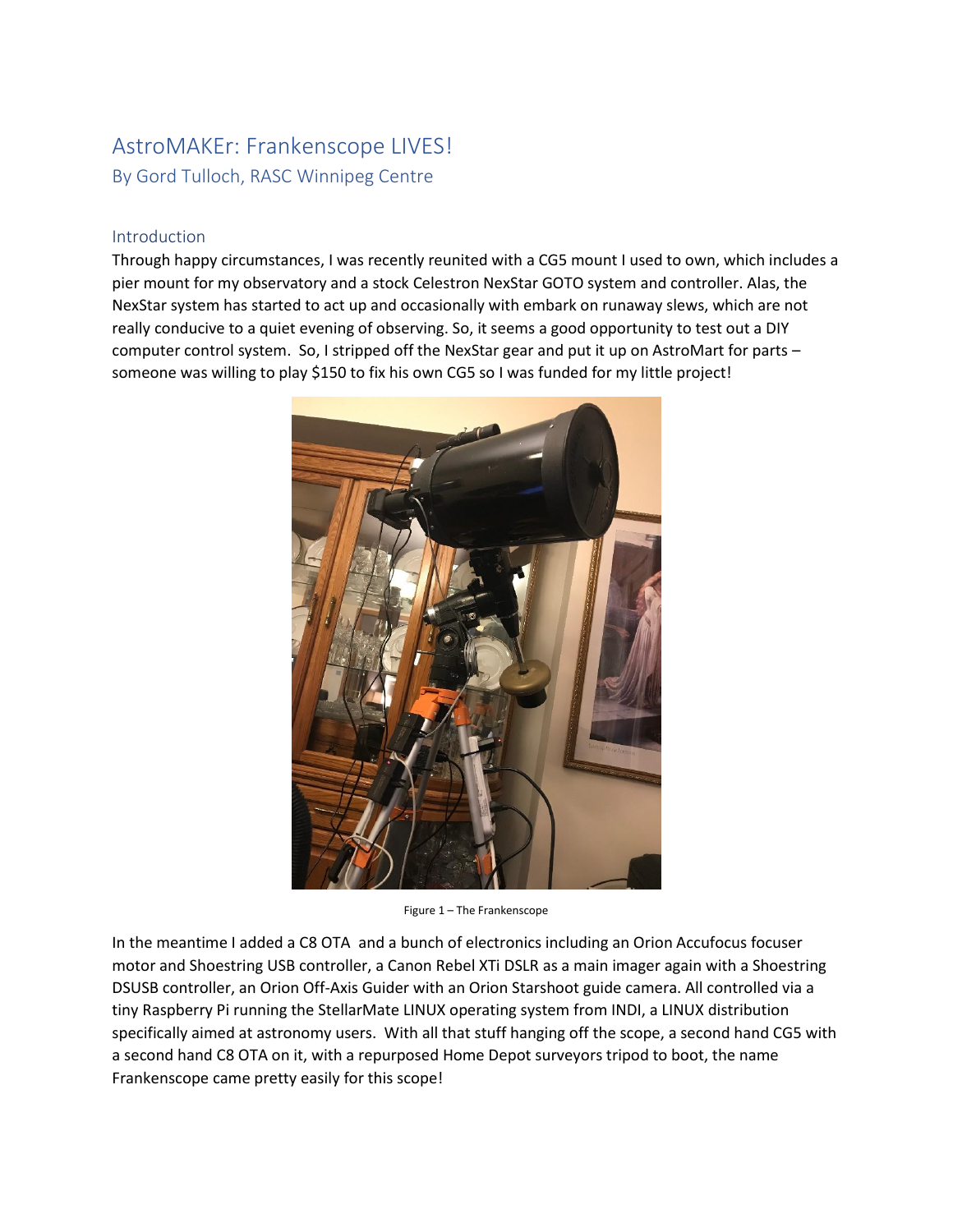After poking around the Internet a bit, I observed there's a couple of popular options for motor controller hardware: the AstroEQ [\(www.astroeq.co.uk\)](http://www.astroeq.co.uk/) version of the EQMOD electronics, or the OnStep (https://groups.io/g/onstep/wiki) LX200 compatible electronics. OnStep is the brainchild of Howard Dutton [\(http://www.stellarjourney.com\)](http://www.stellarjourney.com/) and seems to have gained quite a following. Obviously LX200 mounts are pretty standard so not a bad choice either. The OnStep software was quite a bit more capable so I decided to go with that, on a pre-built board so I didn't need to do any soldering. I actually got a couple of AstroEQ boards as well to build for other projects – more on this in another article.

This article looks at the options and how my build went. It also looks at how the CG5 revamp ended up working.

### OnStep Electronics

The electronics for OnStep are pretty flexible – basically you can build a basic platform to run the software on solderless breadboards, assemble the circuit on printed circuit boards, or use a preassembled electronics platform and just add motors. It is Arduino based which is extremely heavily used for DIY electronics projects.

I decided to get a pre-assembled electronics platform instead of soldering something so I could make sure I had something workable by spring time. The easiest option seemed to be the MakeSpace MKS Gen-L v1.0 board. You can get these on Amazon, eBay etc. as they are commonly used as the brains behind DIY 3D printing platforms – cost is about \$25 so pretty inexpensive. The beauty of these boards is there's pretty much zero soldering to be done, just plug and play. The downside is the performance of the processor in the board is a lot less than possible if you use a higher end processor but you need to build it yourself. The good news is it supports up to 24v motors so you can run some sizable motors on it. The Gen-L should work well with the CG5 using 12v motors however.



Figure 2 – MKS Gen L V1.0 Board

The board comes as pictured – an unmounted electronics board and a USB cable. To get it fired up, you need to mount it into a case (I used a cheap wooden box from the Dollar Store to prototype things until I knew what the final result would look like, then created a nice case with an aluminum project case for \$25) add power and motor drivers, and connect the motors. The DRV8825 drivers actually plug directly into the board so hookup is essentially plug and play.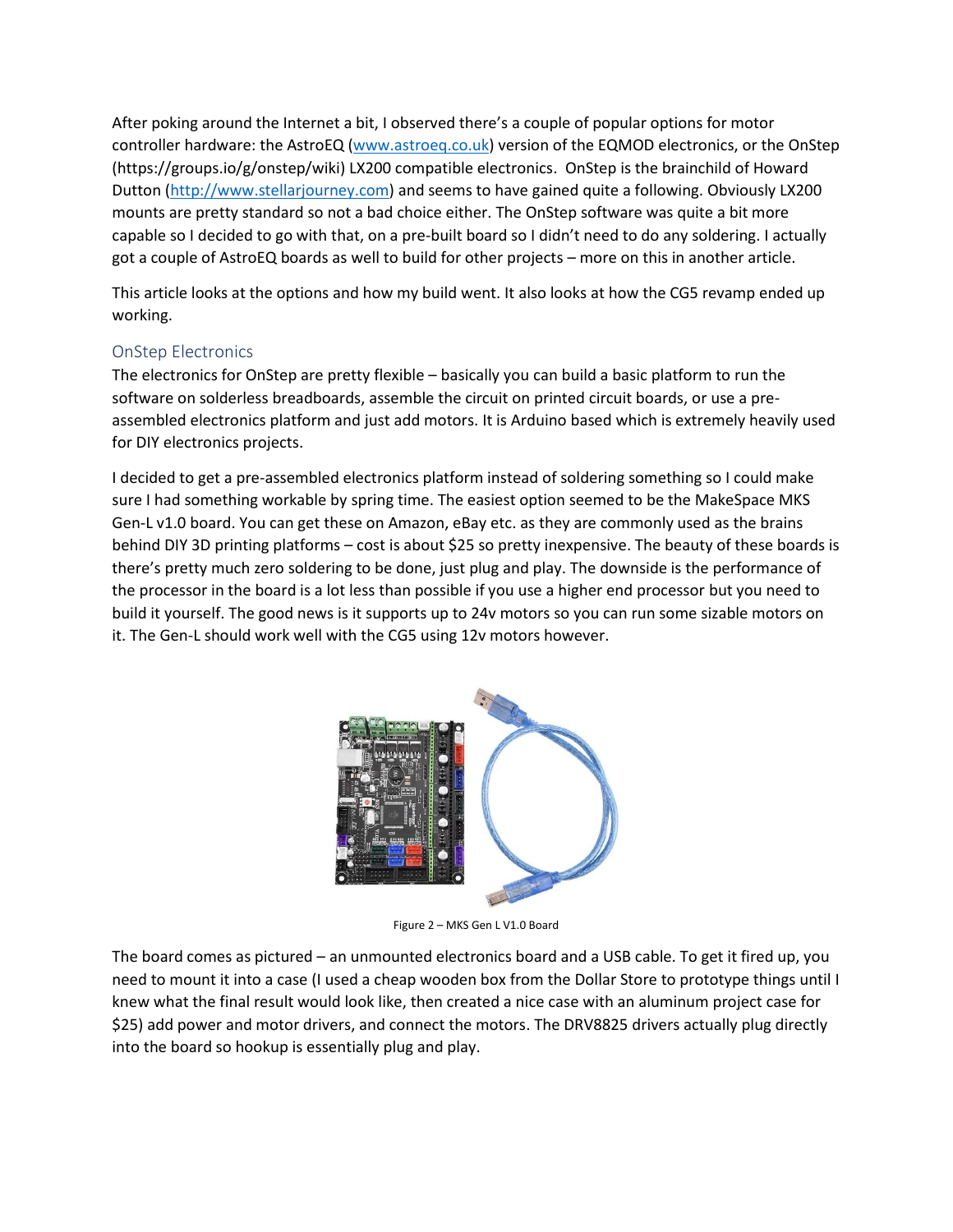# OnStep Software

The OnStep software emulators an LX200 mount with a lot of support for other devices such as fans, focus motors, dew heaters, etc. Since the Gen-L board has a lot of ports on it, those things are available to me but for the first go around, I just wanted to get the RA and Dec motors running. Installing the software on the Gen-L board involves:

- Downloading the Arduino development environment [\(https://www.arduino.cc/en/Main/Software\)](https://www.arduino.cc/en/Main/Software)
- Download the OnStep Firmware (on the Wiki above)
- Edit a configuration file to specify the physical characteristics of your mount and motors
- Plug the board into the USB cable provided and into a Windows PC running the Arduino development environment
- Upload the software

Once the software is up and running it now looks like you have an LX200 connected via the USB port of your computer. I tested the software running Starry Nights Pro 8 on my skinny little Surface tablet to ensure it was working properly, then connected the USB to the Raspberry Pi on the mount which will talk to the telescope while I operate it from remote via TeamViewer. Once again an article unto itself!

## CG5 Physical Mounting

The physical mounting of the motors (NEMA 17 describes the size of the mounting for the motor) requires some brackets be fabricated. This can be done in two ways – if you happen to have access to a 3D printer you can download a 3d model of the brackets (https://www.thingiverse.com/thing:1833860) and print them out (figure 6). I decided to go this route and although I don't have a 3D printer, I had the parts printed by 3dhubs.com. This site has a network of folks who will print out and ship items to you at a fairly low cost, in this case \$25 + shipping. To use this service just upload the 3D models from thingiverse.com and select a material – I chose ABS as it's more resilient than other materials. Lego blocks are ABS and are indestructible!



Figure 3 – RA and DEC brackets 3D model

Take a moment to reflect on the fact we can actually download and print out parts for our projects… we live in the freaking future!

Although I opted for 3D printing, fabricating mounts would not be a big chore - a pair of NEMA 17 steel brackets from Amazon.ca go for \$10 ea free shipping. They are actually cheaper on eBay, but they come from China so expect a 3 month wait! These brackets can be adapted to the CG5 by mounting a 4mm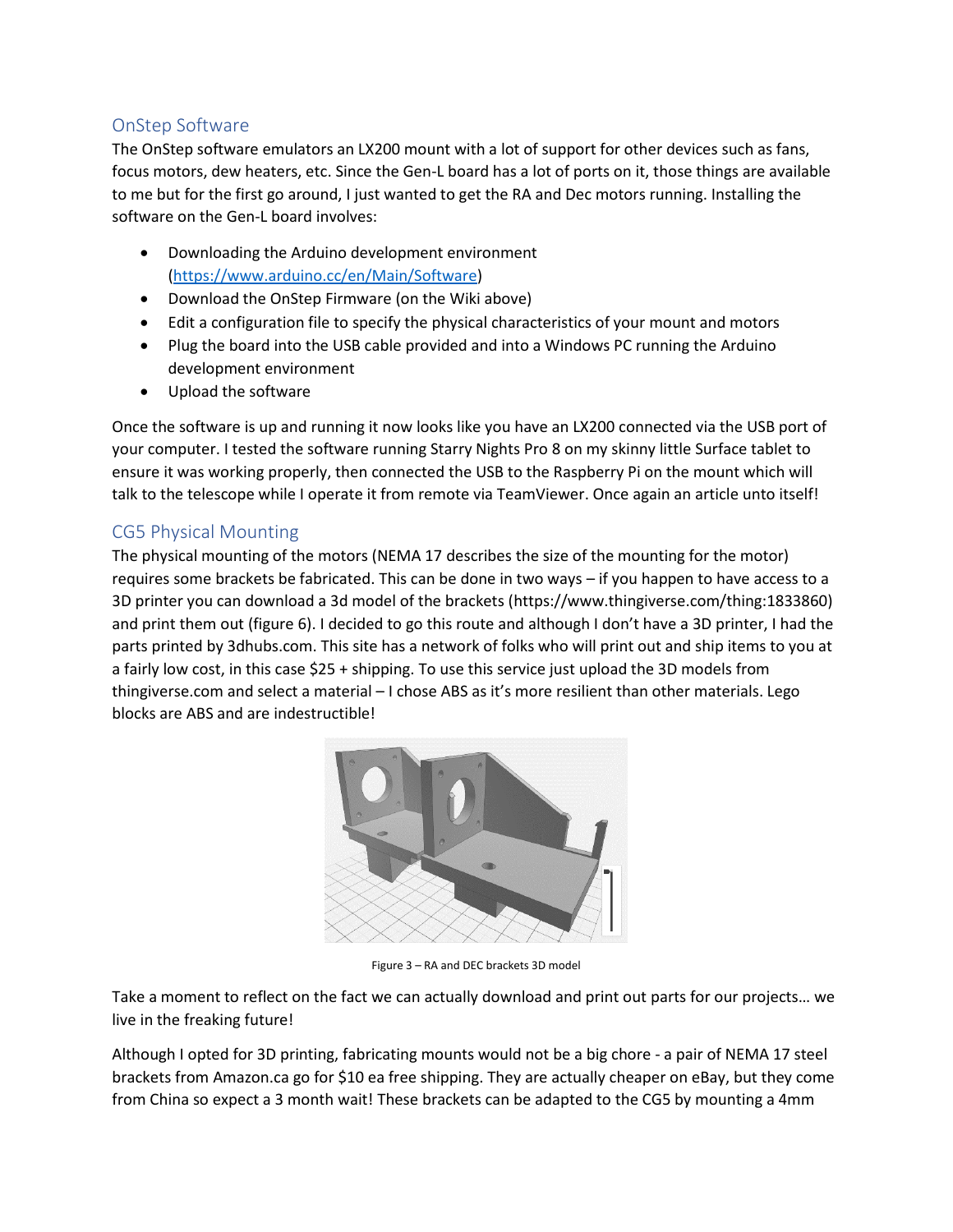thick 45 by 45mm aluminum block for RA and a 10mm thick 45 by 20mm block for Dec to the slotted leg of the brackets. They have the advantage of the rigidity of welded steel and lateral adjust-ability to accommodate your drive train's setup.

Now the drive train can be made up of pretty much any gear sets, but I prefer a belt and pulley system to avoid backlash in the gearing. Over to eBay for a set of pulleys and 6mm belts – the large pulley 80 tooth pulley attaches to the worm for the interior spur gear (1:144 ratio) and the small 20 tooth pulley is mounted on the 5mm motor shaft. I also got a 180mm belt after a few unsuccessful attempts to join the included belt to the right size – not real easy so easier to buy one!



Figure 4 – Belt and pulleys

The gear ratio is thus increased by 4 (80/20 for the pulleys) resulting in a gear ratio of 1:576. That means the motor has to turn 576 times for one revolution of RA or DEC axis. Since the DRV8825 motor drivers allow 1/32 micro-stepping (microstepping makes each increment of the motor 1/12800<sup>th</sup> of a revolution instead of a full step of 1/400th which improves the smoothness of the motion.) So the maximum slew rate of the completed mount is about 1°/s which is fast enough, and tracking resolution in arc-secs is 0.176 which results in smooth tracking for astrophotography. As you can see from Figure 8 the 80 tooth pulley was very close to too large for the mount, to the degree that on the Dec axis the 2 pulleys actually touch! But I like the higher gear reduction, so I made it work.



Figure 5 – Final RA / DEC gear configuration